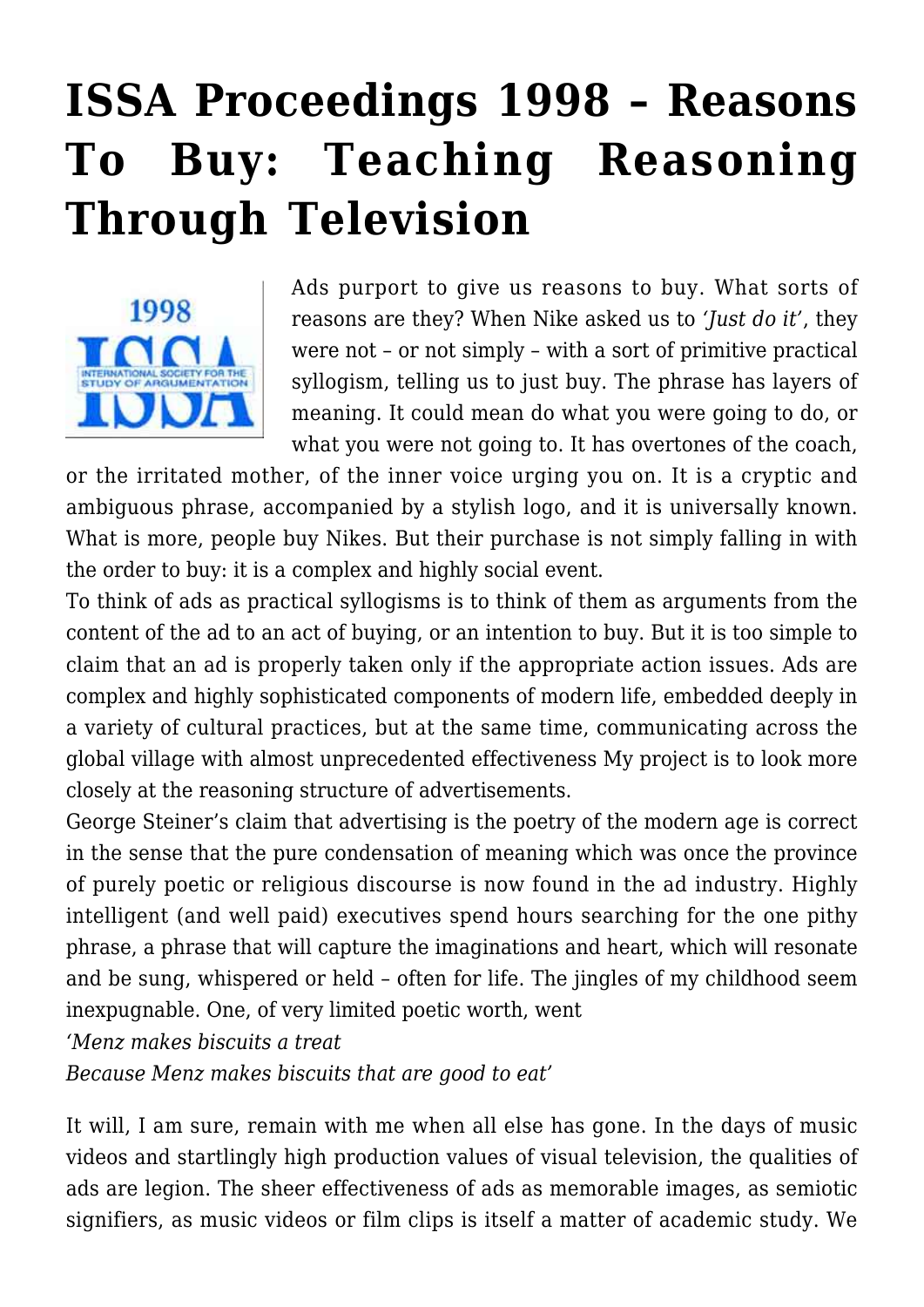are familiar with the intertextuality of ads, both in the sense that the one theme will appear in print, television and billboards, but also in the sense that ads refer to the genres, particularly of television, with enormous subtlety. Puns proliferate, both visual and verbal and across the media. I do not attempt here to cover all aspects of advertising paper seeks out the structures of argumentation in ads. I concentrate on the verbal messages of ads as the central focus of argumentation. This is not to deny the importance of the visual and musical components of the force of advertisements, but rather to focus on one element of ads which has received relatively little attention.

I begin with an example of a print advertisement, to indicate the possibilities of argumentation, but also to sharpen issue of differences between print and other media. In this context, I explain my general project of analysing the reasoning on the media as a way of both teaching kids philosophy and of teaching them about the impact of the media. Kids are all too familiar with denunciations of the capitalist forces behind advertising -yet they adore ads. If we wish to have kids react critically to ads, the best method is to have them draw out their own understanding of advertisements as a starting point.

The second section draws on materials I have developed for talking about reasoning in television ads, and their billboard counterparts. The final section deals with the obvious problem with ads – are they true?

### *Section 1. A print advertisement*

In the *New York Times* of November, 1996, my former compatriot, Rupert Murdoch, now a US citizen, placed a full page ad. He, as owner of the Fox network, was fighting a battle to gain access to the New York market, controlled , through its ownership of the cable company, by another media giant, the Time Warner company. Murdoch wanted Time Warner to offer Fox news on the cable. Time Warner refused, citing that most archetypal of all US institutions, the First Amendment, which protects freedom of speech. Already the situation is complex, in a fashion not unfamiliar to European media watchers. The ad, far from reducing the complexity of the situation, exploits it and presents what is by most counts a fairly elaborate argument.

"I'm about to dust some cops off.

Die pig, die pig, die."

Time Warner used the First Amendment's protection of free speech in its unwavering support for these lyrics, from "Cop Killer", by Time Warner Recording Artist Ice-T. After all, profits were at stake.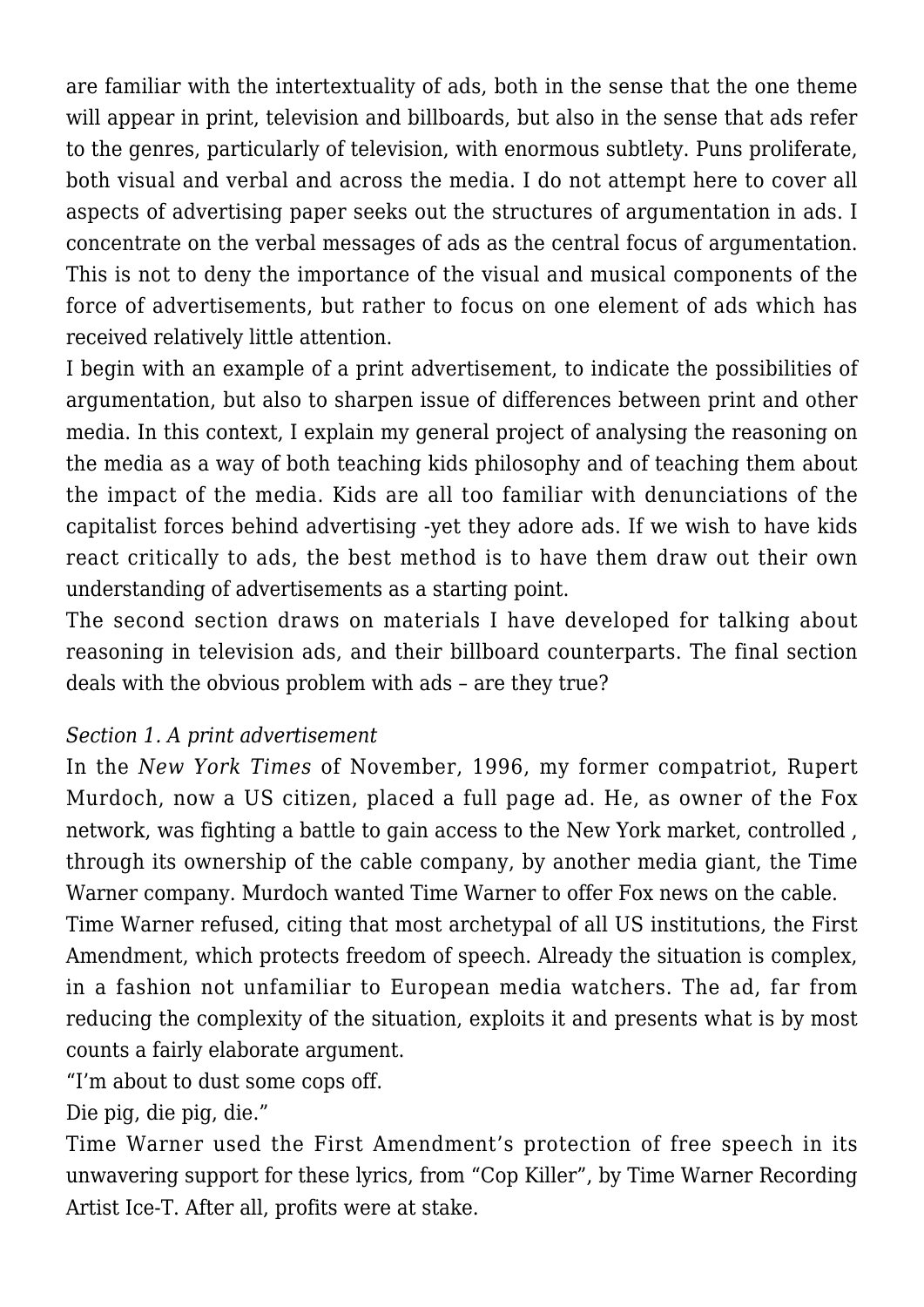Now, Time Warner believe the FOX news Channel poses a threat to the Profits of its CNN.

And this time, Time Warner cites the First Amendment to deny New Yorkers the right to see the Fox News Channel.

The First Amendment protects free speech, *not* Time Warner profits.

Support, don't distort the First Amendment

Don't block the FOX News Channel

I was struck by this advertisement, not just because of the vagaries of capitalisation – and of capital – it exploited. The sheer effrontery of using Time Warner's support of tendentious lyrics to grab attention for a competing company has style. So does the irony of Fox accusing other companies of protecting profits by excluding competition. But what was striking about the ad for me was its use of a complex logical structure to make a rhetorical point.

The ad accuses Time Warner of inconsistency in its use of the First Amendment the law which protects free speech in the United States. The first sub argument claims that

(1) Time Warner claimed the support of the first amendment to allow playing of the Ice-T lyrics

There is an implicature we cam draw from 'After all profits were at stake':

(2) Time Warner's action were caused by the need to maximise profits,

This in turn leads,, by a weak inductive argument, to:

(3) Time Warner's actions are now caused by the need to maximise profits The second subargument takes 3 and 4

(4) Time Warner claimed the support of the first amendment to prevent playing Fox news on New York cable.

to reach a conclusion that

(5) The First Amendment has been used to protect Time Warner profits.

So far , of course, there is no evident inconsistency: Even if Time Warner's actions were caused by the need to maximise profits, their behaviour appears to be consistent in both cases. The moral force of the argument depends on two enthymematic premises:

(6) The need to maximise profits is (in itself) not a good reason for acting.

This, ironically given Fox's behaviour, is taken for granted.

The second enthymeme, attributing inconsistency to Time Warner, could be (7) It is improper, in some sense, to appeal to the First Amendment both to allow and to prevent material to reach the airwaves.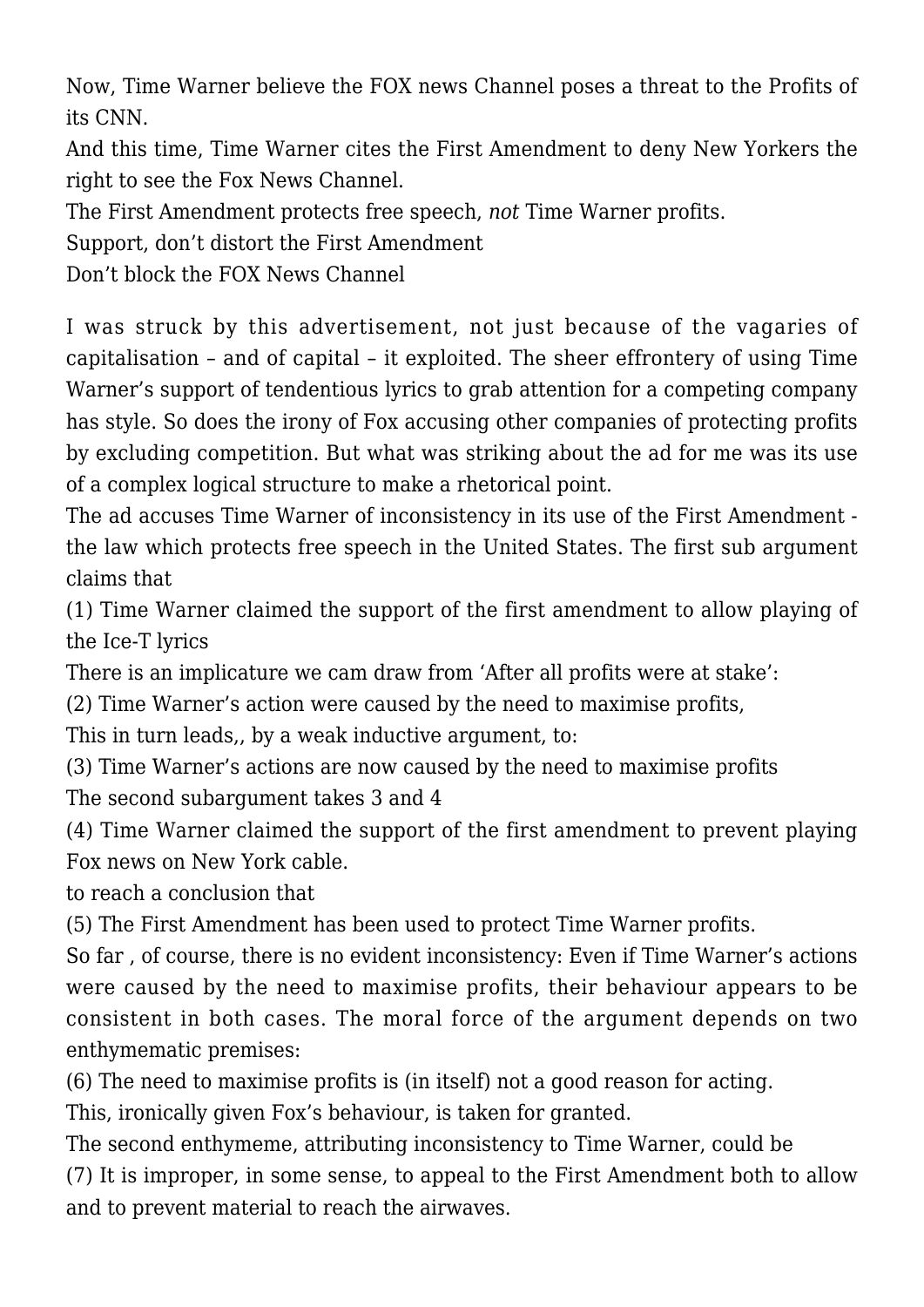This is a crucial and debatable premise. Since the appeals to the First Amendment were successful, Time Warner was operating within the letter of the law, so their action was not legally improper, nor inconsistent with the law. Thus the ad must be suggesting that Time Warner is morally inconsistent and has effectively distorted the law. Clearly it is not inconsistent tout court to use a law which protects free speech under reasonable constraints, as the first amendment does to prevent playing of one type of material (eg incitement to treachery in time of war, or racist jibes) and allow playing of another type of material.

The two final claims of the advertisement make it clear that Time Warner is being accused of moral inconsistency and of ill faith in the use of the law

(8) The First Amendment protects free speech, *not* Time Warner profits.

This premise draws on the first of the elliptical premises, suggesting that the First Amendment has been misused in pursuit of profits. In the final call to action,

(9) Support, don't distort the First Amendment. is then read

(10) Don't block the FOX News Channel

Supporting Fox news, the ad says, is tantamount to supporting the real intention of the First Amendment.

The advertisement is clearly designed for the *New York Times*. The complexity of the argument structure, whatever its fallacies, leaves room for relatively sophisticated readers to fill in the gaps as they choose. Its political force survives the evident inconsistency of one media giant accusing another of greed, through the immensely powerful emotional appeal to the First Amendment.

Note moreover, that in terms of argumentation, this example uses a direct argument structure the conclusion of which is an appeal to action: supporting Fox. This is indeed a case of practical reasoning. It is rare to find the argument structure of an advertisement so explicit: I will suggest that the form is often implicit in advertisements. Just as it is often necessary to supplement explicit argument structures in ordinary language disputes, in order to reveal the implicit argument structure (van Eemeren, Jackson & Groodendorst, 1993), so it is often necessary to supplement the implicit argument structure of advertisements.

My first reaction to this advertisement when I saw it eighteen months ago, was to argue that this was a characteristically print media ad. I argued that the very complexity of form identified here is unlikely to appear in television or radio advertising, since it required a level of logical and linguistic reflectiveness, let alone the time to reflect, which television viewers lack. This view is expressed, for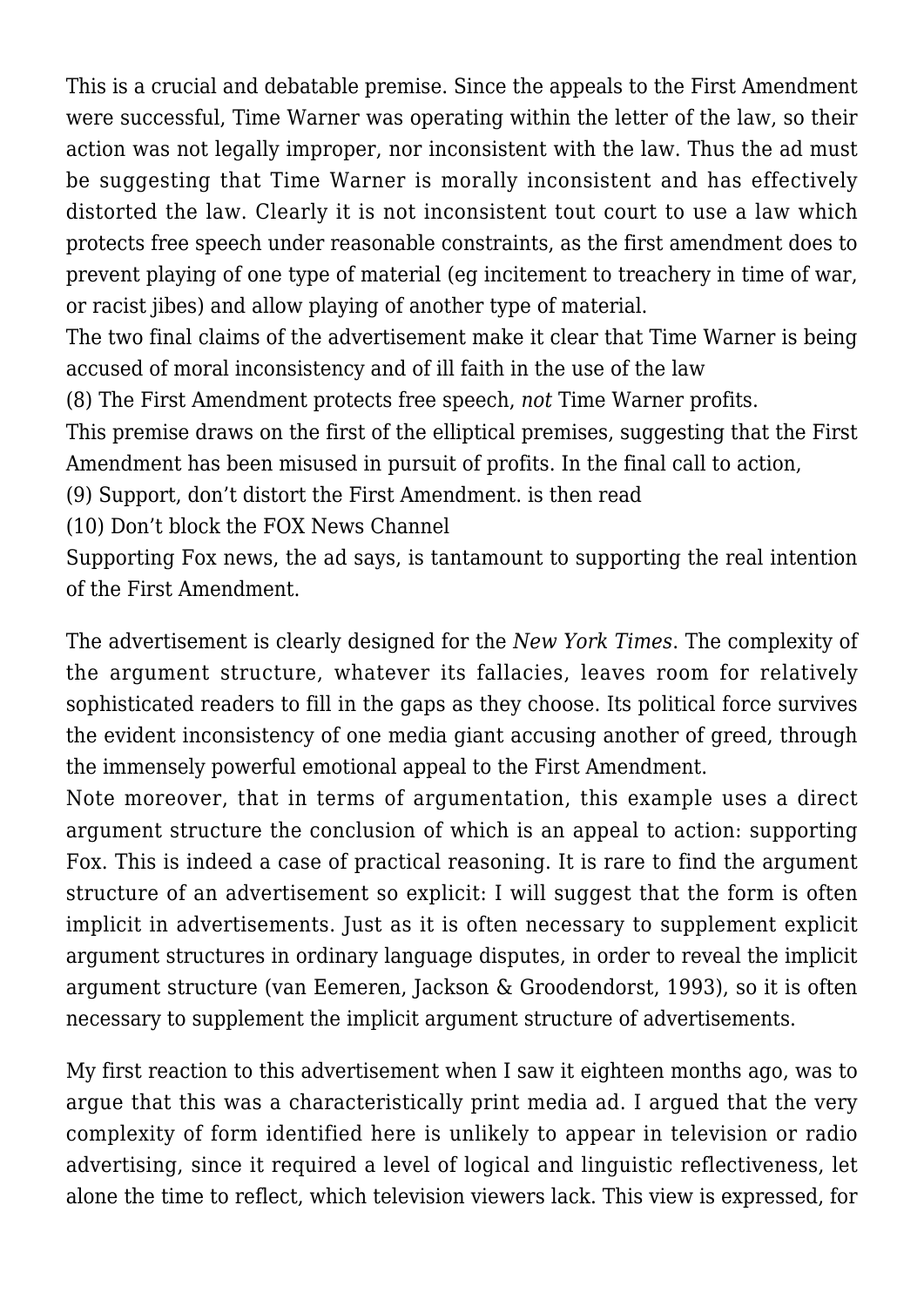instance, by Postman (1993), who suggests that the linear patterns of thinking may be undermined by the immediacy and impact of television, and that hot links on the internet also fail to encourage the development of logical thinking skills. Eisenstein's (1983) finely worked analyses of the impact of print have been developed by some to suggest that television, with its plethora of clues, limits the imagination, and the demands made on the viewer. Print, on the other hand is both 'linear' and demanding – the imagination is working double time to think through images given in language, while at the same time interpreting the logical links explicit in written language.

This is a conclusion I now reject, both at the level of the possibilities of argumentation, and at the level of the sophistication of audience reaction. What is at the heart of this ad is an accusation of inconsistency. Just such inconsistency is often attributed to opponents in political advertising on television. Inconsistency in itself is bad enough, but usually there is a further twist – your inconsistency is self serving. Quite generally, it is an error to identify print alone as suitable for reasoning skills. Being reasonable is fundamentally a feature of discourse and action, not of written linear texts. It is only a contingent feature of our culture that extended patterns of reasoning do normally appear in print. The fact that visual media evoke immediate and emotional reactions does not imply that television – and certainly television ads – are not as cognitively complex as print.

What is more, kids, especially, are highly sophisticated viewers of television. They are a highly televisually literate generation, whose skills include the ability to deconstruct the medium itself. As the media guru Rushkoff puts it: 'Most kids are doing media deconstruction while watching television' (Gabriel, 1996). He goes on 'Their favourite shows come "pre-deconstructed" that is with built in distancing devices …such shows earn the ultimate youthful phrase "cool". By cool, I mean seeing things from a distance'. (Gabriel, 1996). Rushkoff goes on to talk of the sort of deconstruction that kids seek in watching television 'What screenagers seek from television, multi media and other entertainment is the "aha" experience of making connections across their storehouse of media images' (Gabriel, 1996). The level and philosophical complexity of ads and the arguments they contain should never be underestimated. A good, cool ad is making a range of complex

moves which are worth deconstructing, both for the argument structure and for the training in reasoning it provides.

Looking at the reasoning implicit in television ads is part of a broader project, which is designed to teach reasoning through television product, some of the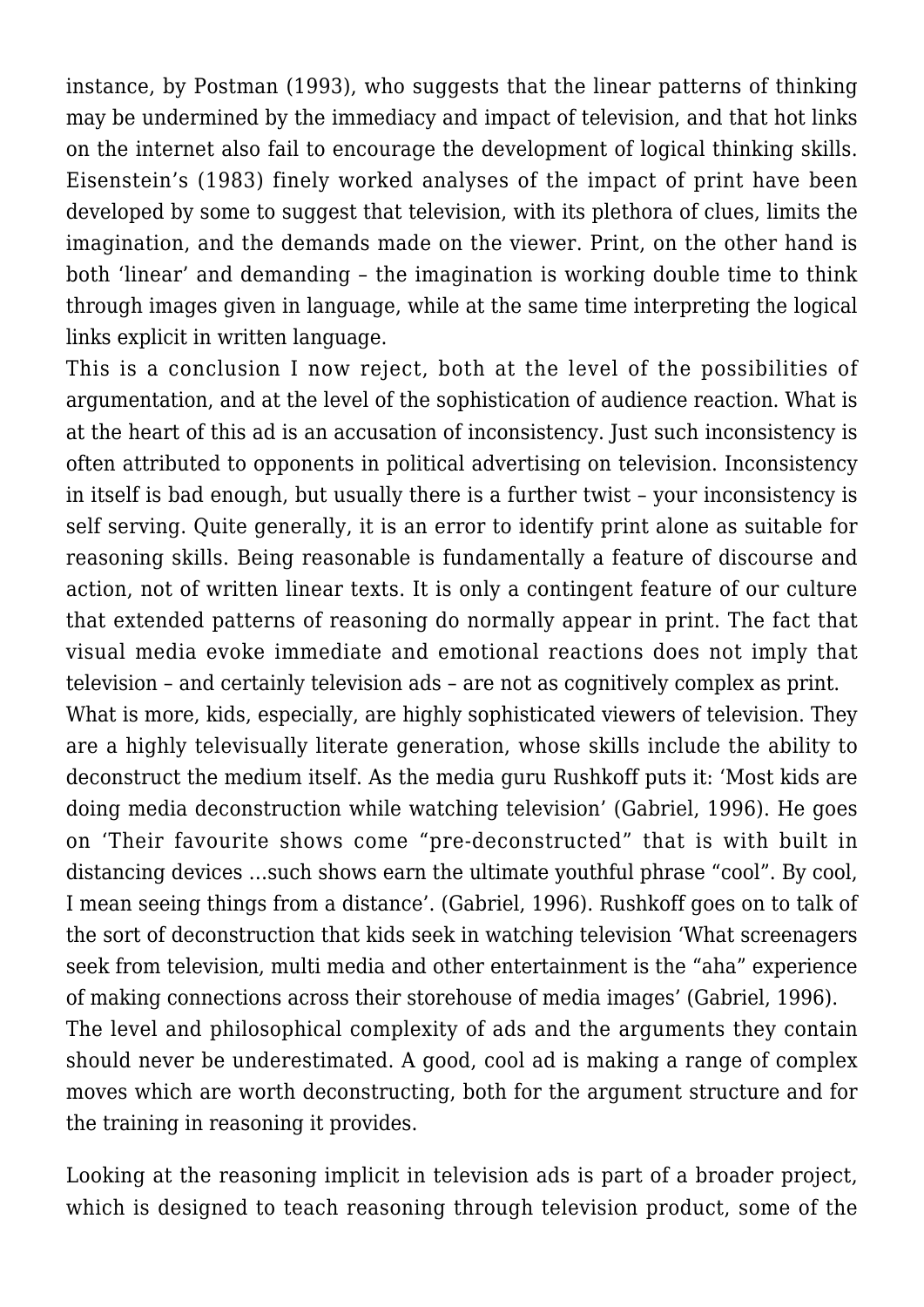materials of which have been trialled in the US and Australia. Advertising agencies, who specialise in persuasion, are adroit at exploiting underlying philosophical uncertainty, as well as pushing blatantly fallacious claims. This project aims instead to uncover and analyse those philosophical issues while teaching reasoning skills**[i]**.

Traditionally reasoning skills have been taught through written examples, some of which are highly anachronistic or artificial. However critical reasoning skills are required in order to filter and interpret the rapidly changing circumstances of the world around us – and those skills need to be relevant. Many students use television as their major source of information about the world and as the source of basic understanding of the world. Yet we rarely provide students with the skills directly to criticise and analyse television's world view. It is an obvious step to use the medium of television itself as a means of analysing television product critically and thereby of teaching viewers to reason. Reasoning skills as conceived above do appear on television; and can be refined using debate about television. Ads are a particularly fertile field, both at the level of reasoning strategies, and at the meta level of philosophical debate about the issues in ads.

It will not do, however, to take a simplistic line of denying the force of ads, and labelling them as immoral, stupid, or ill intentioned. However true such claims may be, they fail to capture the cleverness and attraction of ads. Far wiser to begin with the questions: "What does this ad argue? Is it valid? Why does it work?" and get kids to learn the process of reasoning about and through ads, than to denigrate what is obviously a powerful product. In recent months, I have been working on a homepage (Slade, 1998) designed to help teachers – and students – work through the philosophical and argumentation strategies of television product. This paper provides a background for the section on advertisements.

### *Section 2. Fallacies and television ads*

Television advertisements are a rich field of examples of all of the so called classical fallacies: from 'appeal to authority' to begging the question, from equivocation to affirming the consequent. The most obvious television fallacies offer real possibilities, both of argumentation structure and of philosophical debate, for teaching and examining reasoning skills. Each of the so called fallacies, however, must be seen in a context: a context which suggests that while formally fallacious, the ad might provide a moderately good reason to buy.

This is a consequence of what is a very general truth about television ads – they are enthymematic. Spelling out the suppressed premises is often a tedious and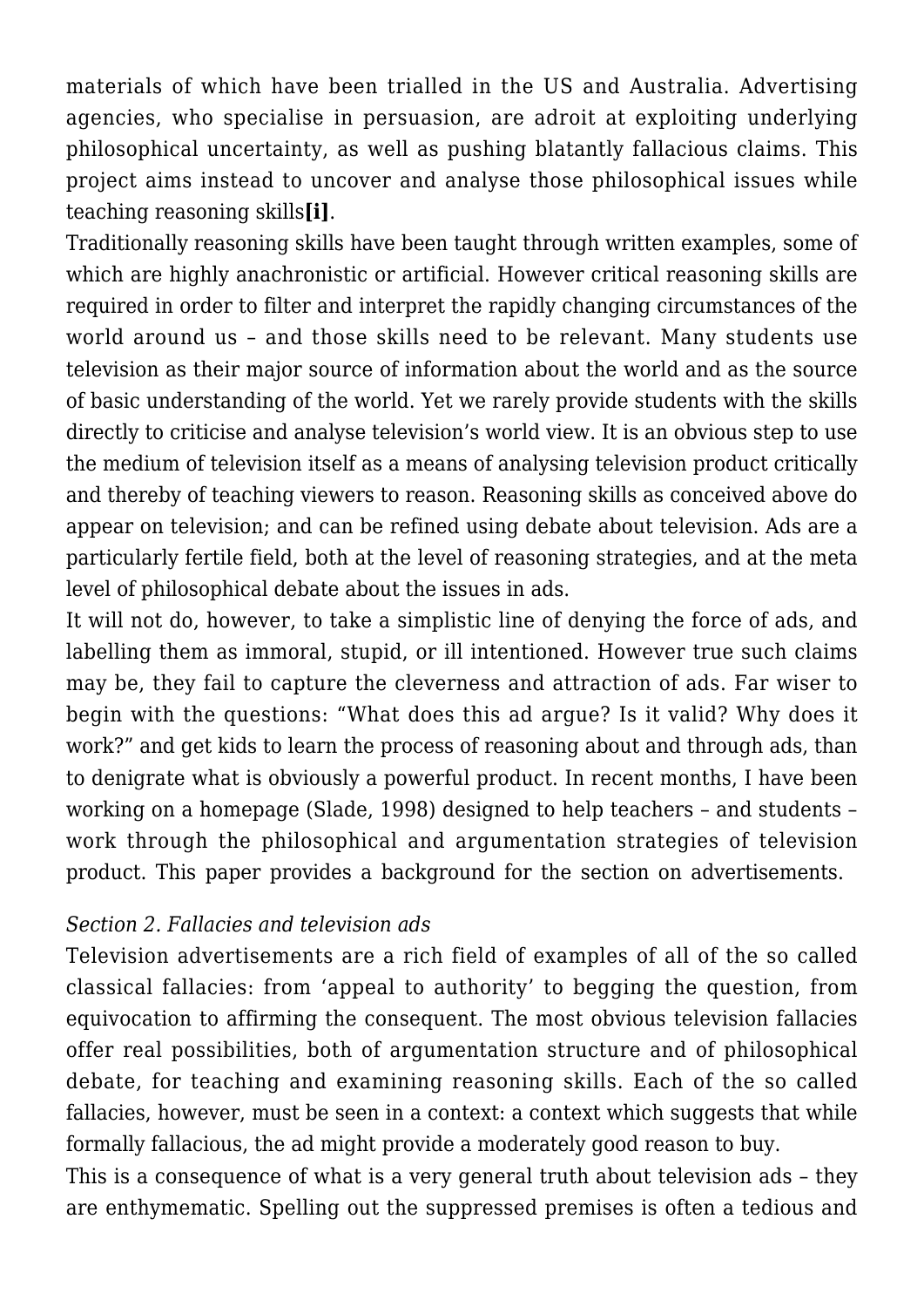unrewarding affair, like spelling out the meaning of a metaphor. Nevertheless, I think it is worth remembering that much of the force of ads derives from the ambiguities and possibilities of elaboration they contain. The general model of elaboration I adopt draws on principles of charity of interpretation of behaviour to make sense of utterances (Davidson, 1967, 1984 *passim*) together with Gricean principles (eg Grice 1975). My assumption is that where an advertisement appears to be inexplicable or meaningless, we should search for the best fit of meanings, given our knowledge of the world and of linguistic practice. My procedure is thus similar to that outlined in van Eemeren *et al* (1993), in so far as it elaborates arguments according to contextual knowledge.

Consider a Mexican example, an ad for a beer called in Spanish 'Dos X lager'**[ii]**. It shows an image of a refrigerator, opening to show it filled with beer, again with less, then again with more beer.

The punch line:

'Ahora entenderás la evolución de las especias' (Now you understand the evolution of species) is open to a range of interpretations. It may mean that Dos X has proven, by its ability to survive, that it is the best – it has achieved natural selection. From the point of view of the ad agency intentional ambiguity such as this grabs the attention and ensures impact. In part such ads are driven by the washback validity of ad companies' evaluative methods. It is normal to test ads for 'cut-through', or the extent to which they are remembered by focus groups of viewers. Ads which are difficult to understand and thus tantalising may be more memorable than others.

From the point of view of the consumer however, the sheer fact of being familiar with the Dos X ad cannot even remotely guarantee that we buy that beer rather than another. Thus we need to draw again on our principle of charity to make sense of the Dos X ad. Why would the ad give us reason to buy? One version might be

If people drink a lot of Dos X, it must be a good beer to drink

But the ad shows lots of beer passing through the fridge

So I too will buy Dos X (if I want beer)

This is not compelling, but it alerts us to a possible structure of argumentation. Ads can indirectly suggest how to behave by making indirect claims about others' behaviour.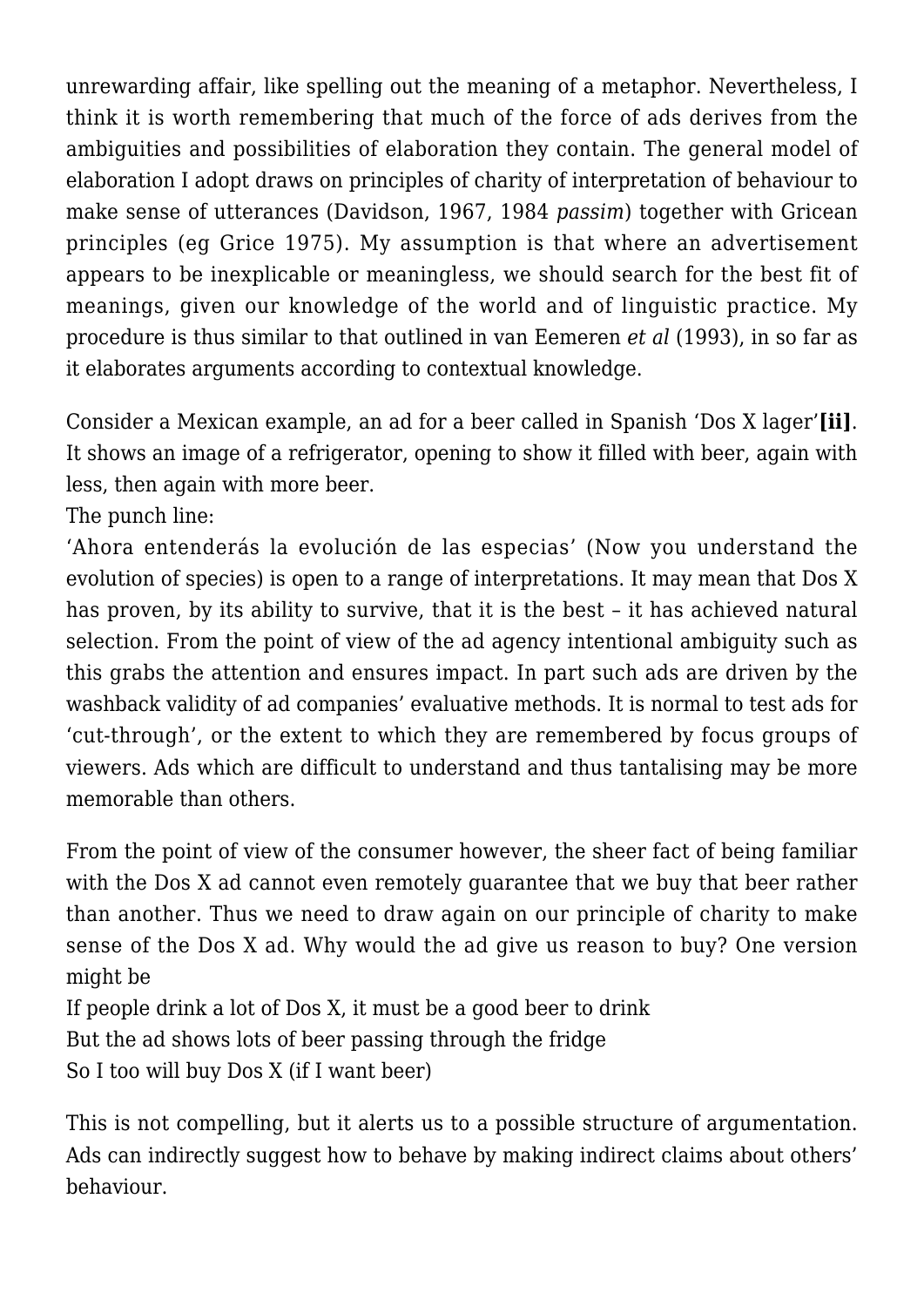Some ads have fairly simple arguments: the classical appeal to authority, for instance, with breakfast cereal being advertised using a sporting star, suggests that if you eat the same breakfast cereal you too might improve your sporting ability. This is not always merely a fallacy – appeals to authority are quite reasonable in their place. Indeed, a cereal recommended by one who is an expert in sporting health might provide a better recommendation than the sheer suggestion that it is great. The reasons are not as baldly bad as they might at first seem.

Another example of an apparent fallacy is again Australian:

'Sugar, a natural part of life'

The enthymematic step relies on a premise

Natural parts of life are good for you

to reach the conclusion

Sugar is good for you (or eat sugar!)

We might point out that

Cancer, a natural part of life

is also true. The argument looks absurdly fallacious. In fact, a careful examination of the subtext of the argument might uncover a slightly better argument: say You have a choice of natural and artificial sweeteners

All else being equal, natural is better

So buy sugar.

Appeal to a principle of charity makes better sense of the ad than sheer harping on invalidity.

Consider another example, of what are often known as life style ads. The new Apple ad, 'Think Different' is designed to remind consumers that although PCs dominate the market, a different product might have advantages. The ad is both elliptical and ungrammatical. Its impact derives in part from its open endedness. What does it mean to 'think different'? Is it the same as thinking differently, or not? With Apple positioning itself to be the minor player in the personal computing domain, how is it locating its market? In a sense this is a paradigm lifestyle ad – with blatantly fallacious arguments, even if we accept the untrue premise

People who think different, the Dalai Lama, Einstein and so on are associated with Apple computers

So, if you are associated with Apple, you will be different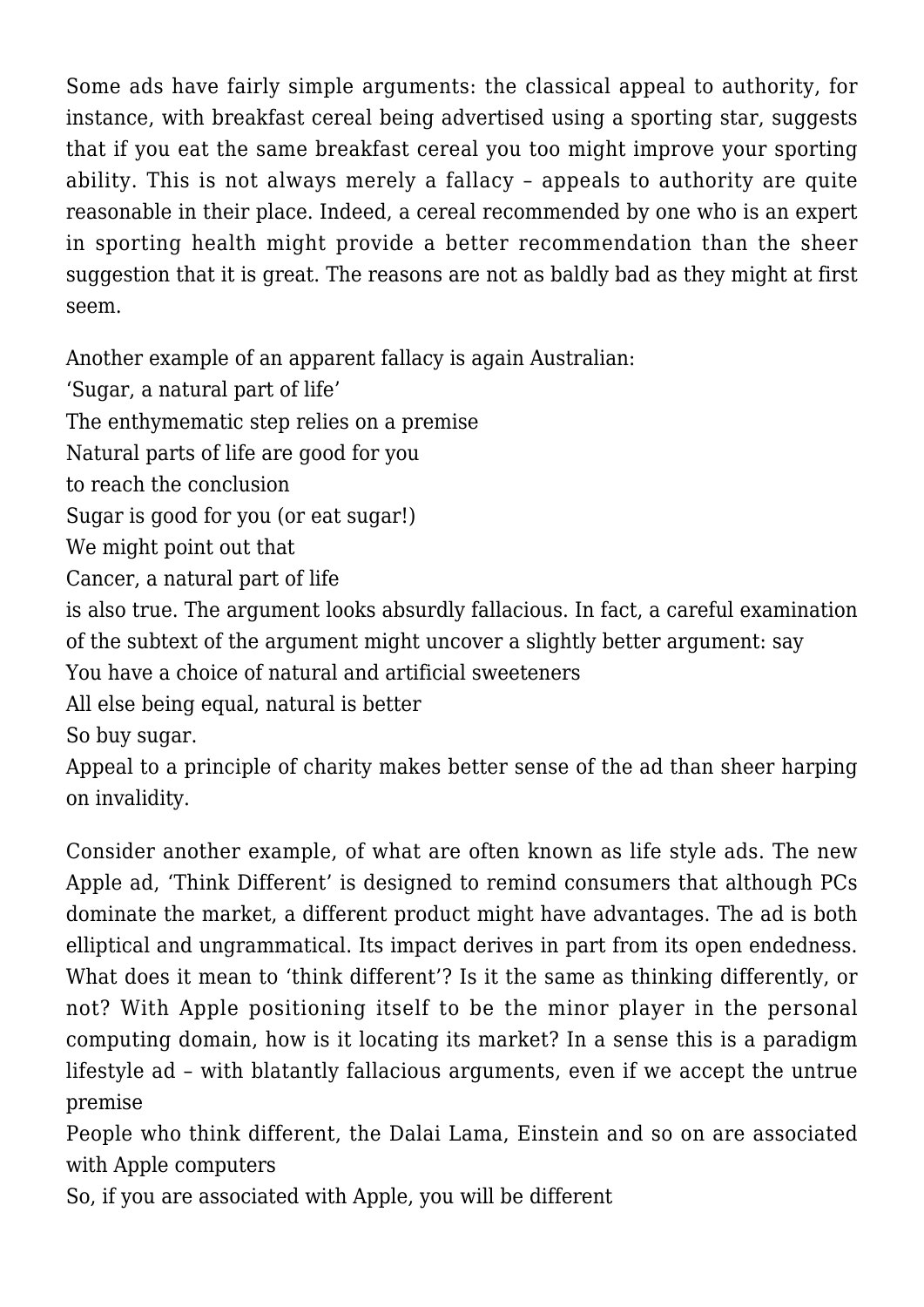So you will be like the Dalai Lama, Einstein and others.

Even if it were true that you would be different if you were to be associated with Apple, it certainly does not follow that you will be relevantly like the extraordinary people shown.

The fallacy is shared by all life style ads, of which Coke has been the leading exponent. Coke ads associate a particular life style with those drinking Coke, with the implicit suggestion that if you drink Coke you will also be young elegant and lively. But even if it were the case that:

All the young and lively and beautiful people drink Coke,

which is the best that could be claimed on the basis of the lifestyle ad it would be affirming the consequent to claim that

If you drink Coke, you are young and lively and beautiful.

Even worse is the claim that drinking Coke will make you young and lively and beautiful. But kids certainly recognise this fallacy.

The Sprite ads in Australia drew on kids' scepticism, saying:

Drinking Sprite will not make you a good basketball player. But it will refresh you.

The very existence of the debunking form of ads, of which there are many, shows how aware we are of the logical weakness of ads.

How then are we to make sense of such ads providing us a reason to buy? If we as viewers are well aware of the fallacies, why do we like the Coke ads, the Nike and the Sprite ads, and why do we keep on buying? Partly, the answer is elliptical phrase to draw attention, to avoid the obvious. The Nike campaign, 'Just Do it' exploits ambiguity to draw attention. It does not simply tell us to buy the shoes. There is a perfectly justifiable argument which might go:

When we buy training shoes, we want to buy the same sort as everyone else – we will try to buy what others buy...

In the absence of other good reasons to pick one brand over the other, what reasons are there to pick a brand? I pick the brand I think others will pick, and assume that they do the same.

We all know we all watch television and the Nike ad

So we all know we all know the Nike brand

So the best strategy is to buy Nike.

Such chains of reasoning are rarely made explicit; but they do provide a rational reason for acting as the ad suggest, and buying Nike. Any criticism of the impact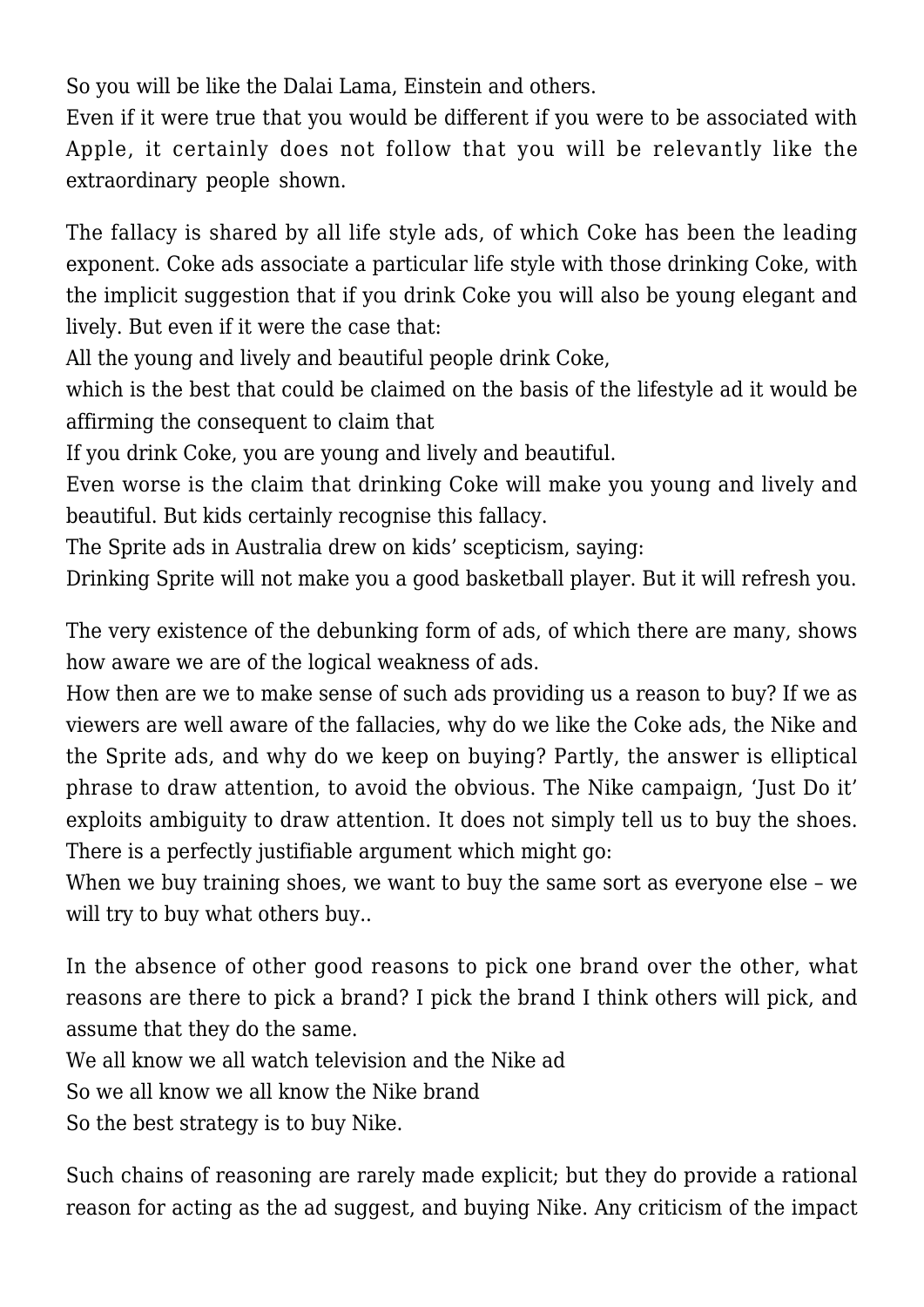of ads in the lives of kids must allow for this level of complexity, rather than debunking ads. This does not mean we have to accept a pattern of consumption dictated by ads. The next step is to develop the ability to question, philosophically, the patterns of justification themselves. In effect, once we have found the best possible argument, we examine the truth of the premises. In the case of this version of the argumentation, we would want to ask why kids *should* use the same trainers as others, why they want to be like others. We might ask what the costs to those who produce the goods are. Indeed, the recent difficulties of Nike about their use of cheap labour suggest that just such questions have been asked by consumers.

The issues are often complex ethical problems. Such problems are worth discussing outside the context of the ad and raise fundamental philosophical issues.That I wish to finish with is the notion of truth in ads itself.

## *3. Truth and Ads*

Are ads ever true? In so far as an advertisement is a call to action, it is either complied with or not, rather than either true or false. But the premises of ads are certainly either true or false, and the notion of truth plays a major role in talk about advertising, as well as in ads themselves.

But first a word of caution. The truth of premises is neither sufficient for a good ad, nor necessary. Consider first those familiar soap powder ads in which mothers of a family of five kids vouch for Omo. True they may be, but the ads lacked cool. Even more striking is the case where truth in an ad was seen as negative, so that truth of the premises was definitely not necessary for a good ad. I quote the following story about Coke ads in Mexico:

Mexicans had such an inbuilt scepticism that they regarded the very concept of "truth" with great suspicions the Coca Cola company… found in their marketing studies..

Coke had conducted extensive marketing studies in Mexico as it was introducing the company's world wide slogan "It's the real thing", which had worked wonders throughout the world, advertising industry sources recall. In line with Coca-Cola's international advertising campaign , it had translated the slogan in Mexico almost literally to "Esta es la verdad" or " This is the truth". But it didn't work. Several focus groups assembled in Mexico City reacted coldly to it.

"We found that the word *truth* had a negative connotation in Mexico," I was told by Jorge Matte Langlois, the Chilean born psychologist, sociologist and theologian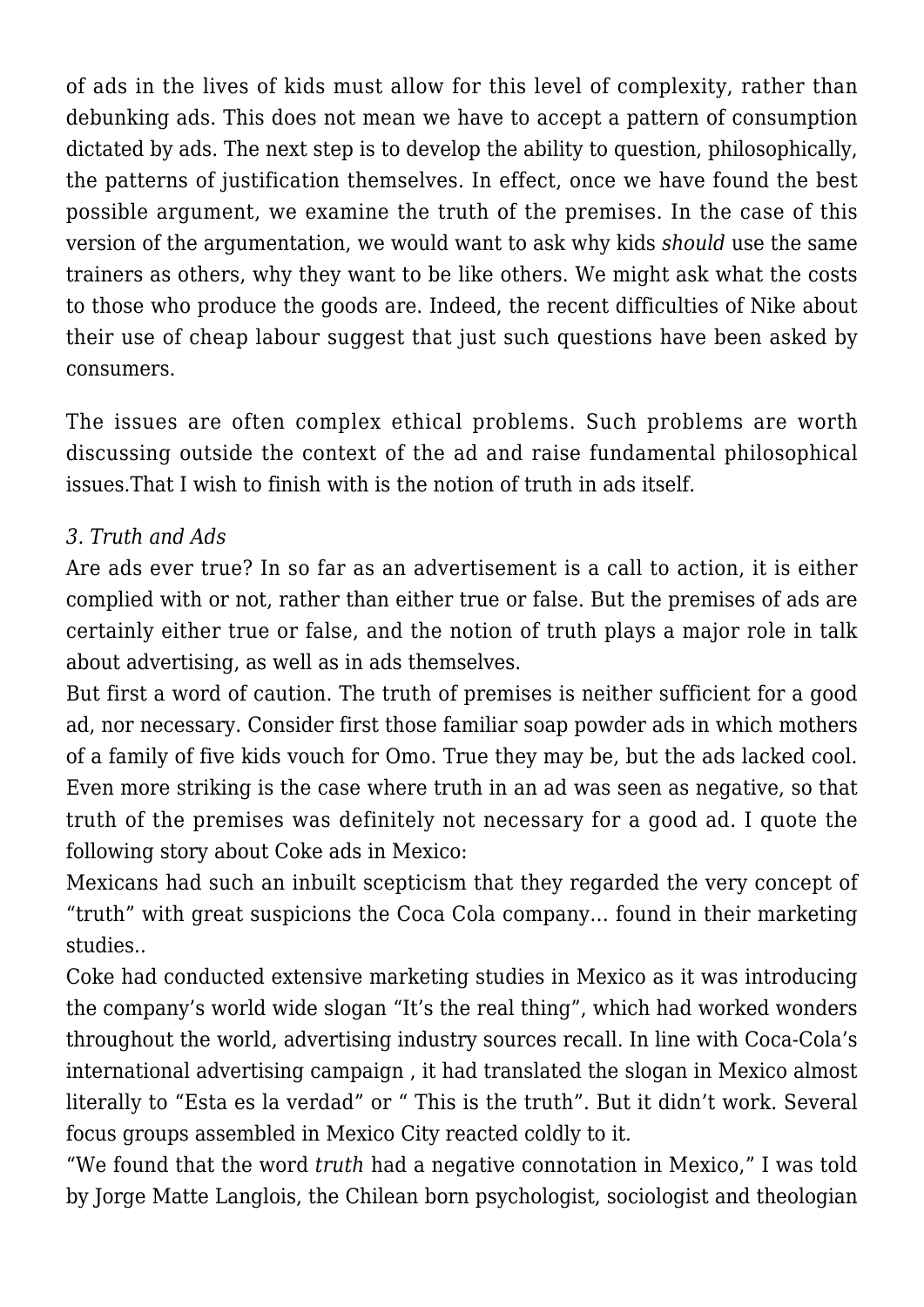who had conducted the confidential polls for the Zedillo campaign, and who had conducted the focus groups for Coca-Cola years earlier. "People's reaction was, if it's the truth, it must be bad".

Coca-Cola's Mexico division soon changed its slogan to "La chispa de la vida"- "the spark of life". (Oppenheimer, A, 1996: 269-270)

Coke has gone through a myriad of ads in Mexico since then: now we have 'Disfrute Coke' and a much debated campaign, which thankfully never reached the air, trying to link Coke with the Easter spirit. One cringes at the thought of Coke reviving Jesus or Jesus turning water to Coke, but the proposed campaign was not far off. Last year, an ad for local spring water featured a priest standing over a bottled of imported purified water and saying 'Well if it had to be purified, how many sins had it committed?'

Thus far the point may be merely that truth or – at the very least, the desirability of truth – is culturally influenced. For many, the function of ads is precisely to transform truth, to alter meanings. Barthes' (1972) work on soap powders showed how ads about what are really harsh chemical substances could transform them into gentle products: products which manifested the mother's loving care for her family. Mark Morris transformed the thesis into a ballet, transforming the product again into a signifier of the US commercial culture. Such transformations, we are reminded by those who create and those who criticise advertisements, are essential to the advertising culture.

The study of such transformations have long been a staple of the media criticism industry. What I mean by philosophical debate about ads, however, is something different. Ads are a potent site for philosophical questioning, in part because of the enormous energy that is involved in locating where an ad will have an impact. The ad is often a clue to a real philosophical dilemma. Television commercials characteristically aim to be unsettling, to cut at the margins of issues which are exercising a community. The best ads play on the issues which are exercising a community, drawing out the concerns and materialising them. The very content of ads contain issues about truth which need discussing.

Toby Miller**[iii]** notes the following statistic: while in 1993, six hundred ads in the US mentioned truth, by 1994 two thousand did (Fitzgerald, 1994). The mention of 'truth' here calls out for investigation. Understanding what is going on in appeals to 'truth' requires hard philosophical leg work. It is truth, as it is used in the ads, that we need to begin to address when we talk of television. Kids and adults have been told that television is a capitalist plot. They don't want to talk about that.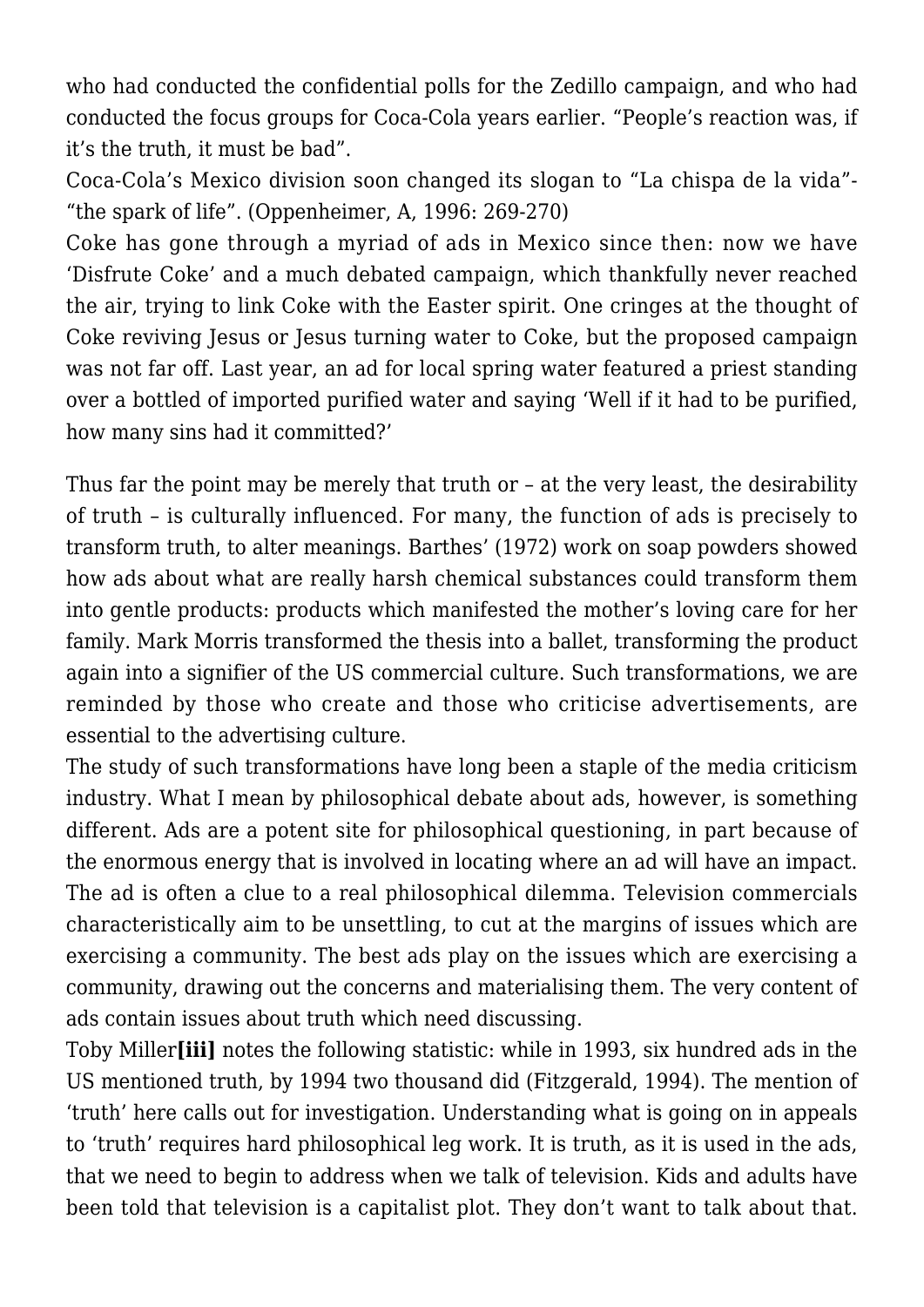What they want to do is talk about what interests them – what 'true' means in an ad. Kids are not interested in the meta-level debate about whose interests are served by television; but they are interested in issues like fairness, truth, reality. Consider the Cannon ad, for a laser printer – 'Its only competition is reality'. What is real and what unreal about a photocopy, colour or not? Surely photocopies are real photocopies?

Truth as a concept used in ads has burgeoned as the disquiet about the role of truth on television, in the news, and in the advertising industry itself has risen. My project is to allow this debate to go back to its philosophical beginnings, to the theories of truth which sustain lay talk about truth. I will not rehearse my account here, since I aim merely to encourage debate about truth and television, although I do think we can do better than a wholesale post modern rejection of truth.

I finish with another New York gleaning, this time from a department store called Barney's. I was wandering in the store when I saw a huge sign 'Philosophy'. It was a trade mark for a range of cosmetic products. I quote the booklet the naked truth:

… the naked truth is a revolutionary new product that takes the notion of tinted moisturisers to the next generation… so we're stretching the truth a little. after all perception is reality.

(philosophy sales booklet, Barneys, 1996, p30.)

Truth has become an issue which advertisers have latched on to: After all, the ad says that 'perception is reality'. Surely that claim needs debating?

### NOTES

**i.** 'Reasoning' as it is used here has a broad application, to skills which range from analysis through inference to evaluation. Reasoning thus conceived is far broader than the set of logical skills often caricatured by non logicians: it is rather, logical skills as conceived by many logicians and most informal logicians, as skills of interpreting and evaluating arguments, with all due contextual sensitivity. They are skills used by all from the youngest toddler when guessing at causal connections to the most theoretical of physicists or post modernists, drawing out implications of statements.

**ii.** This is a Mexican beer. Four X is the Australian beer noted for the ad 'I can feel a Four X coming on', which I will not attempt to analyse.

iii. in conversation, and in Miller (1998)